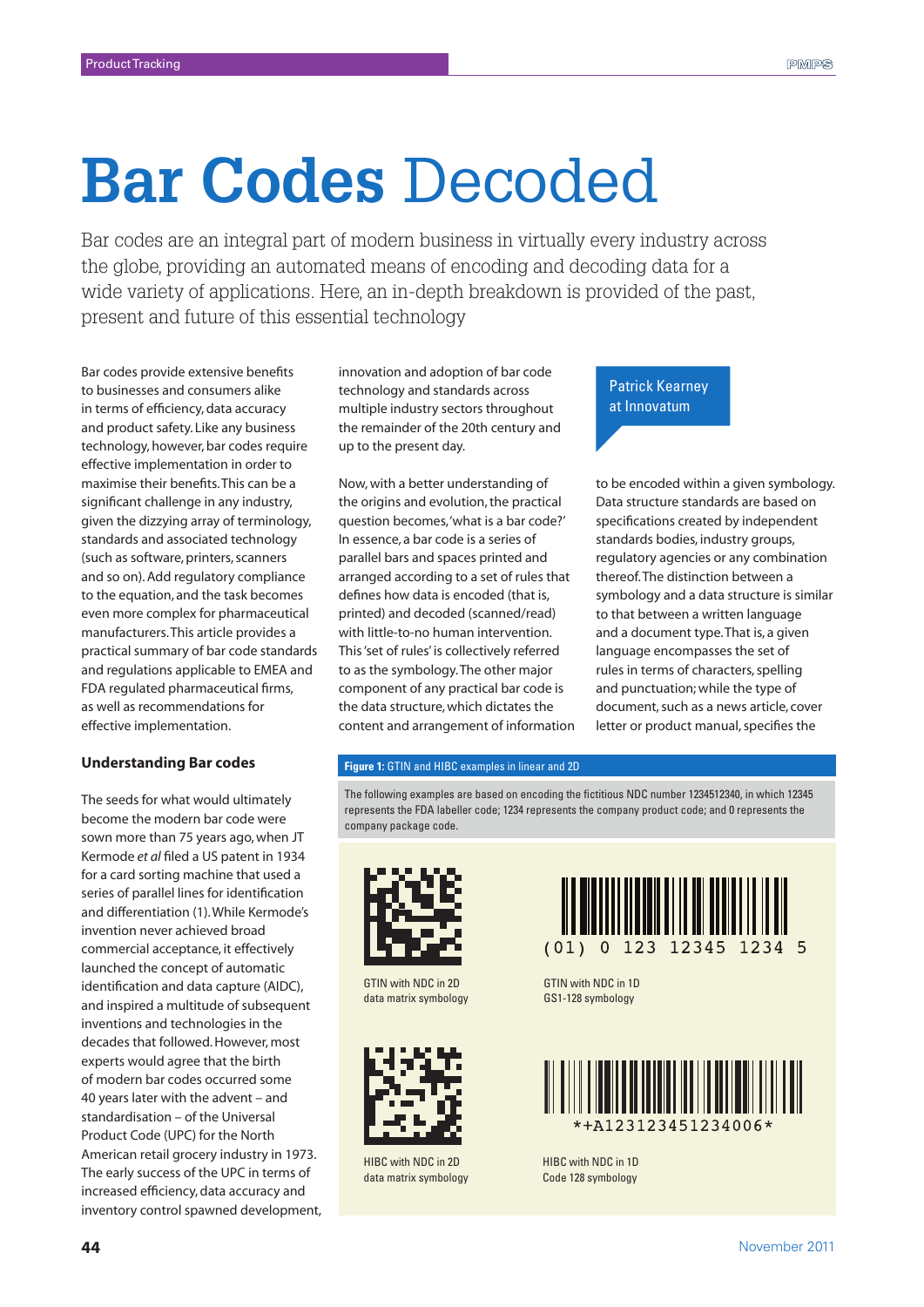content and organisation of information to be written in a given language.

Today, the most common bar code symbologies found in the pharmaceutical industry include Code 128, Code 39 (also know as Code 3 of 9) and – to a lesser extent – Codabar. All three are classified as linear or 1D symbologies, which means their encoding schemes are based on parallel bars and spaces printed vertically and scanned horizontally. By contrast, 2D matrix symbologies encode and decode data both horizontally and vertically, which allows them to encode significantly more data in a much smaller space than linear symbologies. The most common 2D matrix symbology in pharmaceuticals is data matrix. In terms of the relevant data structures applicable to these symbologies in the pharmaceutical industry, the most common include GS1-GTIN, HIBC and NDC. The following section provides an overview of the organisations from which these data structures originated, and their respective roles in terms of ongoing management and administration.

### **Relevant Standards Bodies and Regulatory Agencies**

As noted previously, a bar code is comprised of both a symbology – or machine-readable language – and a data structure that defines the content and organisation of the data to be encoded. Most industries employ data structures developed and administered by independent standards bodies based on input from key stakeholders within

a given industry. Today, GS1 is by far the most prominent standards body for the application of AIDC technology in global trade; encompassing the now-former Uniform Code Council (UCC) and European Article Numbering Association (EAN). The UCC developed and administered the original Universal Product Code (UPC) system in North America in 1973. Four years later, the EAN was formed to serve a similar purpose in the European market. In the decades that followed, the two organisations comanaged the EAN-UCC standards in their respective regions until they officially joined forces under the name GS1 in 2005 (2).

While GS1 has been the primary source of bar code and data structure standards in most industries for decades, it has played a relatively minor role in prescription drugs until recent years. This is mainly due to the early focus on pointof-sale (POS) applications of bar code technology in retail markets, which were largely irrelevant to the unique sales channels employed in the prescription drug industry. Moreover, the POS-centric nature of the early EAN-UCC standards could not effectively address the supply chain challenges associated with tightlyregulated products with a potentially profound impact on public health and safety. Consequently, the Health Industry Business Communications Council (HIBCC) was established in 1983 from a consortium of healthcare trade associations to develop an approach to labelling that could address these unique requirements, ultimately resulting in the Health Industry Bar Code standard (HIBC) (3). Over the years,

As noted previously, a bar code is comprised of both a symbology – or machine-readable language – and a data structure that defines the content and organisation of the data to be encoded

however, the GS1 and HIBC standards have evolved to the extent that they are now virtually interchangeable in the pharmaceutical industry.

Historically, regulatory agencies have played a significantly less active role in the development of bar code standards and data structures. In 2004, the US FDA published its final rule, titled 'Bar Code Label Requirement for Human Drug Products and Biological Products' (4). The rule added Part 201.25 to Title 21 of the US Code of Federal Regulations (21 CFR Part 201.25), specifying that certain categories of prescription and over-thecounter human drugs manufactured and/or distributed in the US,"... must have a bar code that contains, at a minimum, the appropriate National Drug Code (NDC) number in a linear bar code that meets European Article Number/ Uniform Code Council (EAN.UCC) [now GS1] or Health Industry Business Communications Council (HIBCC) standards" (5).

In the European Union, member states individually administer bar code standards and data structures applicable to pharmaceuticals within their respective borders. The absence of a single, pan-European standard has contributed to a highly fragmented regulatory landscape across the EU: 17 countries employ the current GS1 global standard; 11 countries use the pre-GS1 European standard (EAN); and four countries developed their own standards compatible with neither GS1 nor EAN (6). The resulting challenges are numerous in terms of efficient inter-state trade and the threat to patient safety from the increased risk of counterfeit and/or diverted drugs. In efforts to address these and other challenges in the European pharmaceutical industry, the European Commission (EC) proposed a series of measures in 2008 collectively referred to as 'The Pharmaceutical Package'.

In response to the EC's public consultation on the 'falsified medicines' portion of The Pharmaceutical Package, the European Federation of Pharmaceutical Industries and Associations (EFPIA) recommended a harmonised standard among EU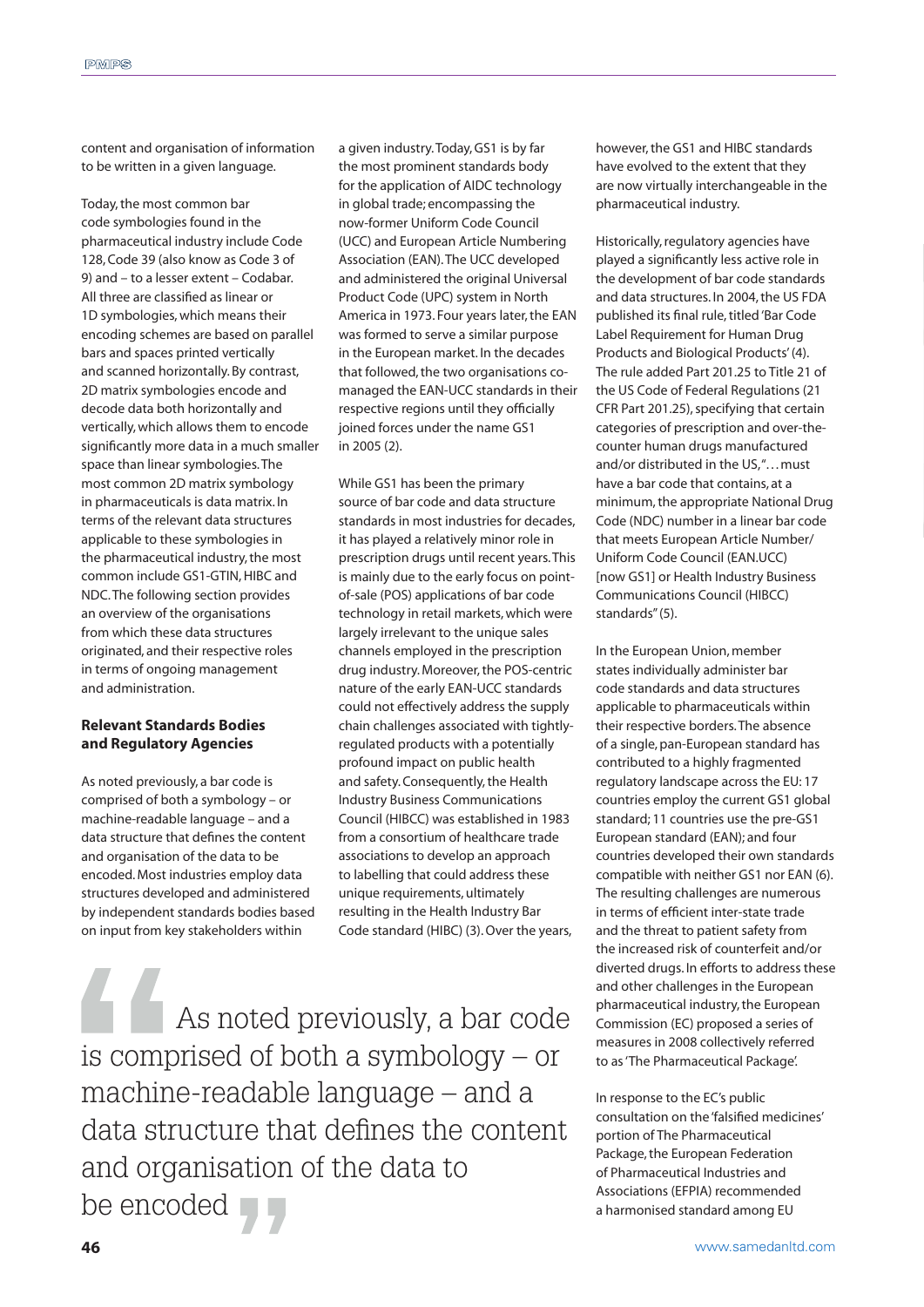| Table 1: Comparison of bar code data structures for pharmaceuticals |                                                                                                                                                                                                                   |                                                                                                                                                                    |                                                                                                                                                                                                                                                                                                                                                                                                                                                                              |
|---------------------------------------------------------------------|-------------------------------------------------------------------------------------------------------------------------------------------------------------------------------------------------------------------|--------------------------------------------------------------------------------------------------------------------------------------------------------------------|------------------------------------------------------------------------------------------------------------------------------------------------------------------------------------------------------------------------------------------------------------------------------------------------------------------------------------------------------------------------------------------------------------------------------------------------------------------------------|
| <b>Attributes</b>                                                   | <b>Data structures</b>                                                                                                                                                                                            |                                                                                                                                                                    | <b>Implications</b>                                                                                                                                                                                                                                                                                                                                                                                                                                                          |
|                                                                     | <b>Global trade item number (GTIN)</b>                                                                                                                                                                            | <b>Health industry bar code (HIBC)</b>                                                                                                                             |                                                                                                                                                                                                                                                                                                                                                                                                                                                                              |
| Length                                                              | 14 digits, not including potential AI<br>numbers, or parentheses displayed in<br>the human-readable portion of a<br>printed barcode                                                                               | 8 to 25 characters, not including potential<br>Al/DI numbers/characters                                                                                            | Minimal                                                                                                                                                                                                                                                                                                                                                                                                                                                                      |
| Governing body                                                      | GS1                                                                                                                                                                                                               | <b>HIBCC</b>                                                                                                                                                       | Both GS1 and HIBCC have a global reach, but GS1 is the<br>larger of the two organisations. GS1 also appears to be<br>more prevalent than HIBCC outside of the North<br>American market                                                                                                                                                                                                                                                                                       |
| Company ID                                                          | Company prefix assigned by GS1 and<br>comprised of two or three-digit geographical<br>code and four to eight-digit company code.<br>NDC labeller code assigned by FDA may<br>be used in place of GS1 company code | Labeller identification code (LIC) assigned<br>by HIBCC and comprised of one alphabetic<br>character and three digits to uniquely<br>identify the company          | Both data structures enable unique identification of<br>company. But HIBC requires companies to use its<br>proprietary LIC, while GTIN allows companies to use<br>either the GS1 company prefix in its entirety,<br>or replace company code portion with the FDA NDC labeller<br>code. Thus, for FDA-regulated companies with NDCs, HIBC<br>requires registration and maintenance of two separate<br>company IDs, while GS1 allows for a single company ID                   |
| Product ID                                                          | Item reference chosen and managed by<br>company. May use product code portion<br>of FDA NDC number                                                                                                                | Product or catalogue number (PCN) chosen and<br>managed by company. One to 18 characters.<br>May use 10-digit FDA NDC number in its entirety                       | HIBC provides more flexibility for variable-length product<br>IDs, as well as the ability to use alphabetic characters.<br>If a company elects to use its FDA NDC number, however,<br>that flexibility is effectively nullified since the NDC is a fixed<br>10-digit numeric-only value. GTIN provides the flexibility to<br>use only the relevant product code segment of the NDC,<br>which can aid in consolidating and standardizing under a<br>single product ID format. |
| Package level<br>indicator                                          | Indicator single digit with a value from zero<br>to eight, chosen and managed by the<br>company. May use package code segment<br>of FDA NDC number                                                                | Unit of measure identifier (U/M) single digit<br>with a value from zero to eight, chosen<br>and managed by the company                                             | As GTIN and HIBC are virtually identical in this regard,<br>the implications are minimal. However, since GTIN<br>provides segmentation of the NDC, it may reduce data<br>redundancy and simplify long-term system administration                                                                                                                                                                                                                                             |
| Supported<br>Symbologies                                            | GS1-128, interleaved 2 of 5, GS1 DataBar,<br>and GS1 data matrix                                                                                                                                                  | Code 128, Code 39, Aztec Code, data matrix,<br>MicroPDF417 and QR Code                                                                                             | HIBC supports more 2D symbologies, but the<br>practical advantages are minimal in a pharmaceutical setting                                                                                                                                                                                                                                                                                                                                                                   |
| Alpha-numeric                                                       | Numeric only                                                                                                                                                                                                      | Alpha-numeric                                                                                                                                                      | As noted previously, HIBC's ability to encode alpha-numeric<br>data theoretically provides more flexibility. In practice,<br>however, the advantage for FDA-regulated companies is<br>minimal at best given the numeric-only format of an NDC                                                                                                                                                                                                                                |
| Supplemental data                                                   | Can be appended via any GS1 standard<br>application identifier (Als)                                                                                                                                              | Can be appended in HIBC secondary bar code<br>via most ISO/IEC 15434 standard data identifiers<br>(DIs), or 2 of the GS1 standard application<br>identifiers (AIs) | Both standards allow for encoding additional product<br>attributes that can aid in batch/lot traceability,<br>product tracking and verification. HIBC also provides<br>some minor cross-compatibility with GS1 standards via AIs                                                                                                                                                                                                                                             |

member states based on a GS1 data structure encoded within a 2D data matrix bar code (7). The European Parliament subsequently adopted the proposed falsified medicines legislation in February 2011, which was then published on 1 July, 2011 in the *Official Journal of the European Union*. The new legislation will go into effect 2 January, 2013. Similar to the FDA's rule on bar code label requirements, however, the EU legislation does not require use of a specific data structure. Thus, given the somewhat ambiguous regulatory stance in both the US and European markets, it is important for pharmaceutical companies to understand the various applicable data structures and their respective implications. To that end, the following section provides a brief

description of each data structure, followed by a summary of potential considerations for pharmaceutical companies in planning for effective implementation.

### **Data Structures and Implementation Considerations**

The most common data structure of the GS1 system is the Global Trade Item Number (GTIN). A GTIN is comprised of multiple data elements concatenated within a bar code to uniquely identify 'trade items,' which GSI defines as: ". . . any product or service upon which there is a need to retrieve pre-defined information; this product or service may be priced, ordered, or invoiced at any point in the supply chain. This includes individual

items as well as all of their different packaging configurations" (8). GTINs in a pharmaceutical context are generally 14 digits long.

While variations abound, all GTINs include three basic data elements: a company prefix assigned and maintained by GS1 to uniquely identify the company; an item/product reference number assigned and maintained internally by the company; and a check digit, which is the result of an algorithm using the preceding numeric data to calculate an expected value read by the bar code scanner in order to ensure data integrity and reduce scan/read errors. The basic GTIN structure may also be configured to address different packaging levels (unit, case, and pallet). Moreover,